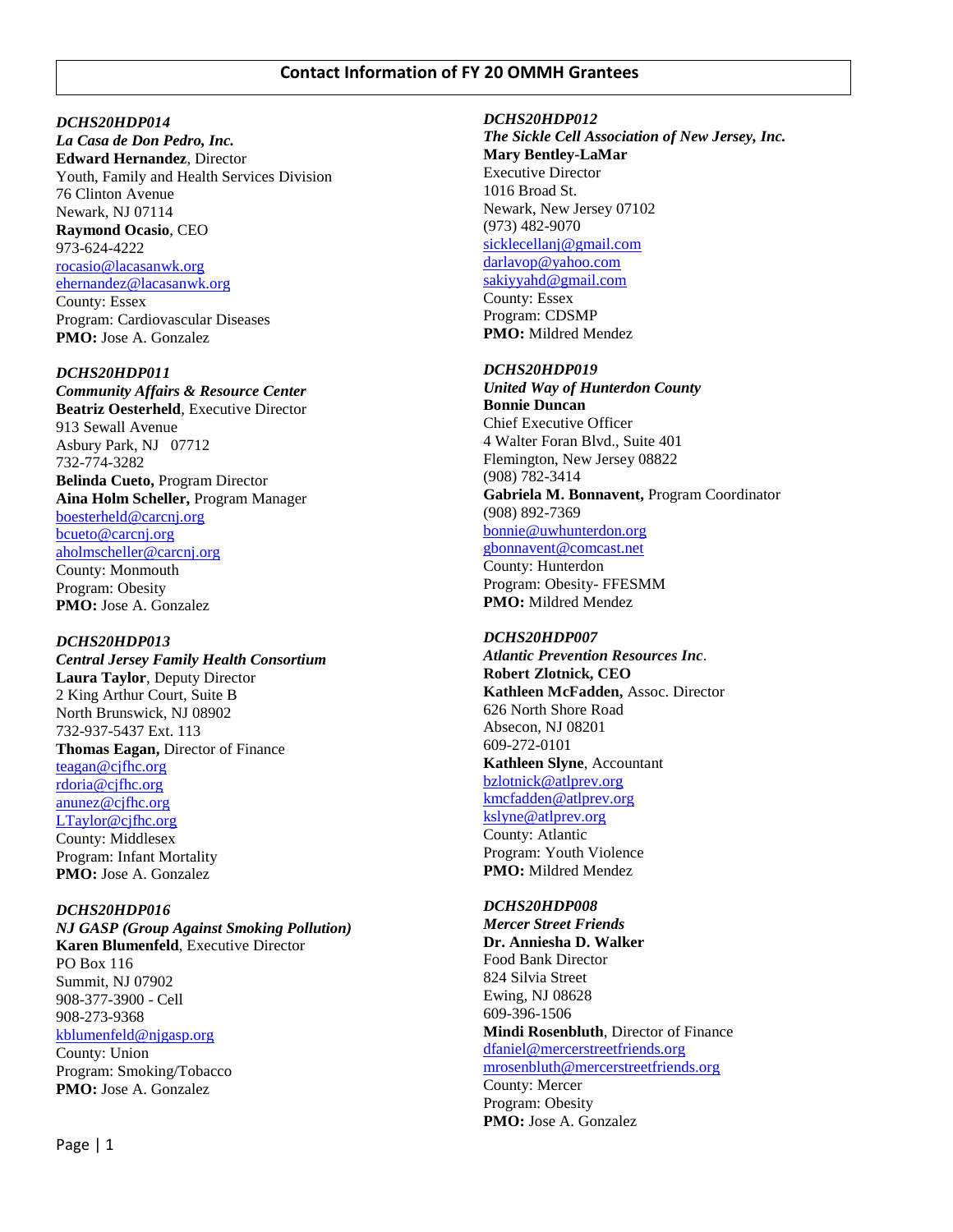#### *DCHS20HDP004*

*Parker Family Health Center Inc.* **Carmen Phaneuf**, APN Advanced Practice Nurse 211 Shrewsbury Ave. Red Bank, NJ 07701 732-212-0777 **John Horl**, Treasurer **Debbie Aidelman,** Director of Development [carmen\\_phaneuf@hotmail.com](mailto:carmen_phaneuf@hotmail.com) [horlfamily@verizon.net](mailto:rfitzmaurice@tworiverbank.com) [daidelman@parkerhc.com](file:///C:/Users/mmendez/AppData/Local/Microsoft/Windows/Temporary%20Internet%20Files/Content.Outlook/CVT2C5S4/daidelman@parkerhc.com) County: Monmouth Program: Diabetes

**PMO:** Mildred Mendez

*DCHS20HDP017 Rutgers, The State University of NJ* **Shailja Mathur** Senior Program Coordinator 88 Lipman Drive, Martin Hall-Rm 329 New Brunswick, NJ 08901-8525 848-932-3598 908-692-5823(Cell) **Linda J. Fowler**, Accounting Manager (848) 932-4159 [mathur@aesop.rutgers.edu](mailto:mathur@aesop.rutgers.edu) [fowlerlj@ored.rutgers.edu](file:///C:/Users/ssharma/AppData/Local/Microsoft/Windows/INetCache/Content.Outlook/7RY2OBFL/fowlerlj@ored.rutgers.edu)

County: Hudson, Bergen and Middlesex Program: Diabetes **PMO:** Jose A. Gonzalez

## *DCHS20HDP018*

*Senior Citizens Activities Network* **Pat Bohse** Executive Director Monmouth Mall 180 Route 35 South Eatontown, NJ 07724 732-542-1326 **Andrea Tarr** Program Director Monmouth Mall 180 Route 35 South Eatontown, NJ 07724 732-542-1326 **Yvonne Emley**, Finance Specialist [pbohse@scannj.org](mailto:pbohse@scannj.org) [atarr@scannj.org](file:///C:/Users/ssam/AppData/Local/Microsoft/Windows/Temporary%20Internet%20Files/Content.Outlook/5QPRAODL/atarr@scannj.org) [yemley@scannj.org](mailto:yemley@scannj.org) County: Monmouth and Ocean Program: DSMP-Diabetes **PMO:** Mildred Mendez

## *DCHS20HDP006*

*CentraState Medical Center* **Alison Cleary** Population Health Manager 901 West Main Street

Freehold, NJ 07728 732-637-6466 **Kim Simers**, AVP, Integrative Health [acleary@centrastate.com](mailto:acleary@centrastate.com) [ksimers@centrastate.com](mailto:ksimers@centrastate.com) County: Monmouth Program: Diabetes

**PMO:** Jose A. Gonzalez

*DCHS20HDP009 Jewish Family Services of Atlantic and Cape May Counties* **Ann Thoresen** Program Coordinator 607 North Jerome Avenue Margate, NJ 08402-1527 609-822-1108 Ext. 301 609-576-9165 (Cell) **Mara Bienstock,** CFO [athoresen@jfsatlantic.org](mailto:athoresen@jfsatlantic.org)

[mbienstock@jfsatlantic.org](mailto:mbienstock@jfsatlantic.org) County: Atlantic Program: Obesity **PMO:** Mildred Mendez

*DCHS20HDP015 DH Perfil Latino TV, Inc.* **Harry Paraison** Executive Director PO Box 935 Millville, NJ 08332 856-825-0654 **Thomas M DiTullio**, Financial Consultant [info@perfillatino.org](mailto:info@perfillatino.org) [djoseph@tdmaccounting.com](mailto:djoseph@tdmaccounting.com) County: Cumberland Program: Cardiovascular Diseases **PMO:** Jose A. Gonzalez

*DCHS20HDP020 Rutgers, The State University of NJ-AABHI* **Mark Gluck, Ph.D.** Director - Professor of Neuroscience 197 University Ave (Ste. 209) Newark, NJ 07102 973-353-3298 **Angelo Chrisomalis**, Director, Grant/Contract Accounting **Lisa Charles**, Fitness / Wellness Research Coordinator 973-704-2214 (Cell) [gluck@newark.rutgers.edu](mailto:gluck@newark.rutgers.edu) [rbhsdgca@ored.rutgers.edu](mailto:rbhsdgca@ored.rutgers.edu) lisamcharles@comcast.net County: Essex Program: Obesity **PMO:** Jose A. Gonzalez

Page | 2